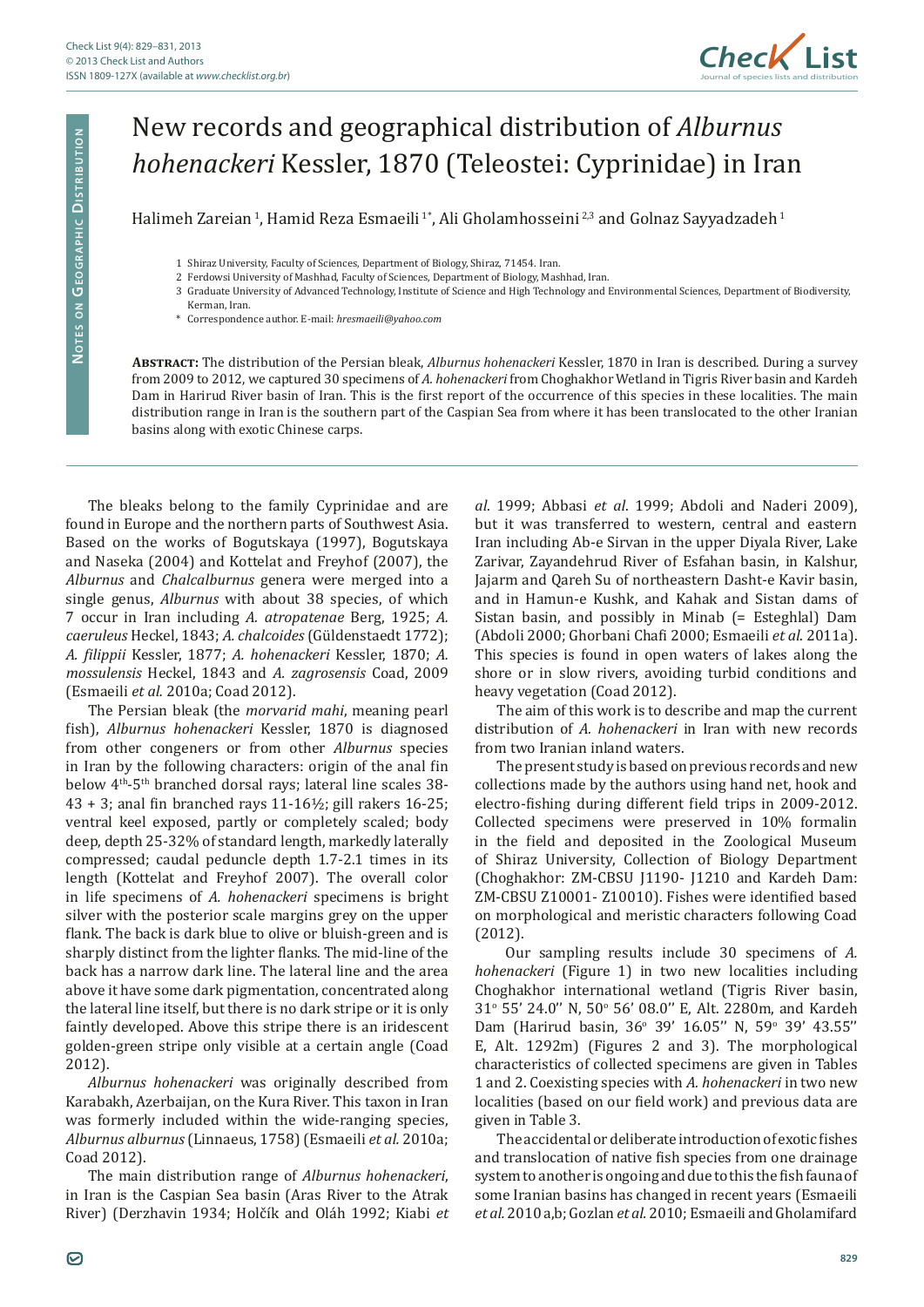

**Figure 1.** *Alburnus hohenackeri* collected from Choghakhor international wetland.

2011; Esmaeili *et al.* 2011a,b). These introductions or translocations could be the result of careless release of live specimens from home aquaria, dumping unused bait fish, escapes from nearby aquaculture facilities, the negligent transfer of fertilized eggs of unknown species during stocking, opening connective channels with introduced fish to native habitats, aquaculture, angling, enhancing fish stocks, controlling malaria, research and control of aquatic organisms.

*Alburnus hohenackeri* occurs in the Iranian Caspian Sea basin and is very likely to have been imported from this area to Choghokhor Wetland and Kardeh Dam along with commercial fish species such as *Cyprinus carpio*, *Hypophthalmichthys molitrix*, *H. nobilis* and *Ctenopharyngodon idella*. It should also be noted, that the Chinese carps, *C. idella*, *H. molitrix* and *H. nobilis* are found in these water bodies due to yearly restocking, as these species do not spawn naturally in the lake. Young fishes are imported mainly from the Caspian Sea basin. This practice is a permanent open gate for all these alien species to reach into Choghakhor Wetland and Kardeh Dam.

The introduced and translocated fishes may have biological and ecological affects on native fishes through predation, competition, habit changes, genetic changes, behavioral interference (such as direct aggression or disturbance during reproductive activities e.g., courtship, spawning) and introduction of parasites and diseases (Jazdzewski 1980). Records of the monogeneans *Dactylogyrus parvus*, *D. alatus* and *D. chalcalburni* (in fish identified as *Alburnus charusini)* in Safidrud River (Molnár and Jalali, 1992), *Clinostomum complanatum*, a parasite causing laryngo-pharyngitis in humans (Shamsi *et al*. 1997), eye parasites including the digeneans *Diplostomum spathaceum* and *Tylodelphys clavata* (Barzegar *et al*. 2008)



**Figure 2.** Choghakhor international wetland, new collection site for *Alburnus hohenackeri.*

from this fish show its potential risks for other organisms.

*A. hohenackeri* is very abundant in Kardeh Dam and Choghakhor Wetland and a dominant species of the fish community showing establishment of this fish. Since the introduction and translocation of species is often pointed out as a major factor affecting local fish faunas (Jazdzewski 1980), research groups, and funding environmental agencies are encouraged to devote more resources to the study of interactions between introduced or translocated and local native (endemic) fishes in order to develop evidence-based species-specific impact assessments.



**Figure 3.** Distribution map of *Alburnus hohenackeri* in Iran; green shaded area: Main distribution range, blue squares: previous translocated localities, and red circles: new translocated localities based on this study.

**Table 1.** Range, mean and standard deviations (data in brackets) of meristic characters of *Alburnus hohenackeri* in Choghakhor Wetland (20 specimens) and Kardeh Dam (10 specimens) of Iran.

| <b>CHARACTER</b>                                        | <b>CHOGHAKHOR</b><br><b>WETLAND</b> | <b>KARDEH DAM</b>         |
|---------------------------------------------------------|-------------------------------------|---------------------------|
| Unbranched dorsal fin rays                              | $2-3(2.41\pm0.50)$                  | $3-3(3\pm0.00)$           |
| Branched dorsal fin rays                                | $7-9(7.40\pm0.59)$                  | $8-9(8.54\pm0.52)$        |
| Unbranched anal fin rays                                | $2-3(2.40\pm0.50)$                  | $2-3(2.09\pm0.30)$        |
| Branched anal fin rays                                  | $11-14(12.86\pm0.71)$               | $11-14(12.72\pm0.78)$     |
| Lateral line scales                                     | 34-47 (40.27±3.08)                  | $41 - 45(42.72 \pm 1.27)$ |
| Caudal peduncle scales                                  | $9-12(10.40\pm1.09)$                | $10-13(11\pm0.77)$        |
| Number of scales between<br>dorsal fin and lateral line | $7-9(7.42\pm0.60)$                  | $8-7(7.18\pm0.40)$        |
| Number of scales between<br>anal fin and lateral line   | $3-4(3.10\pm0.31)$                  | 4-4 $(4\pm0.00)$          |
| Gill rakers                                             | $17-24(20.45\pm2.08)$               | $16-21(19.30\pm1.56)$     |